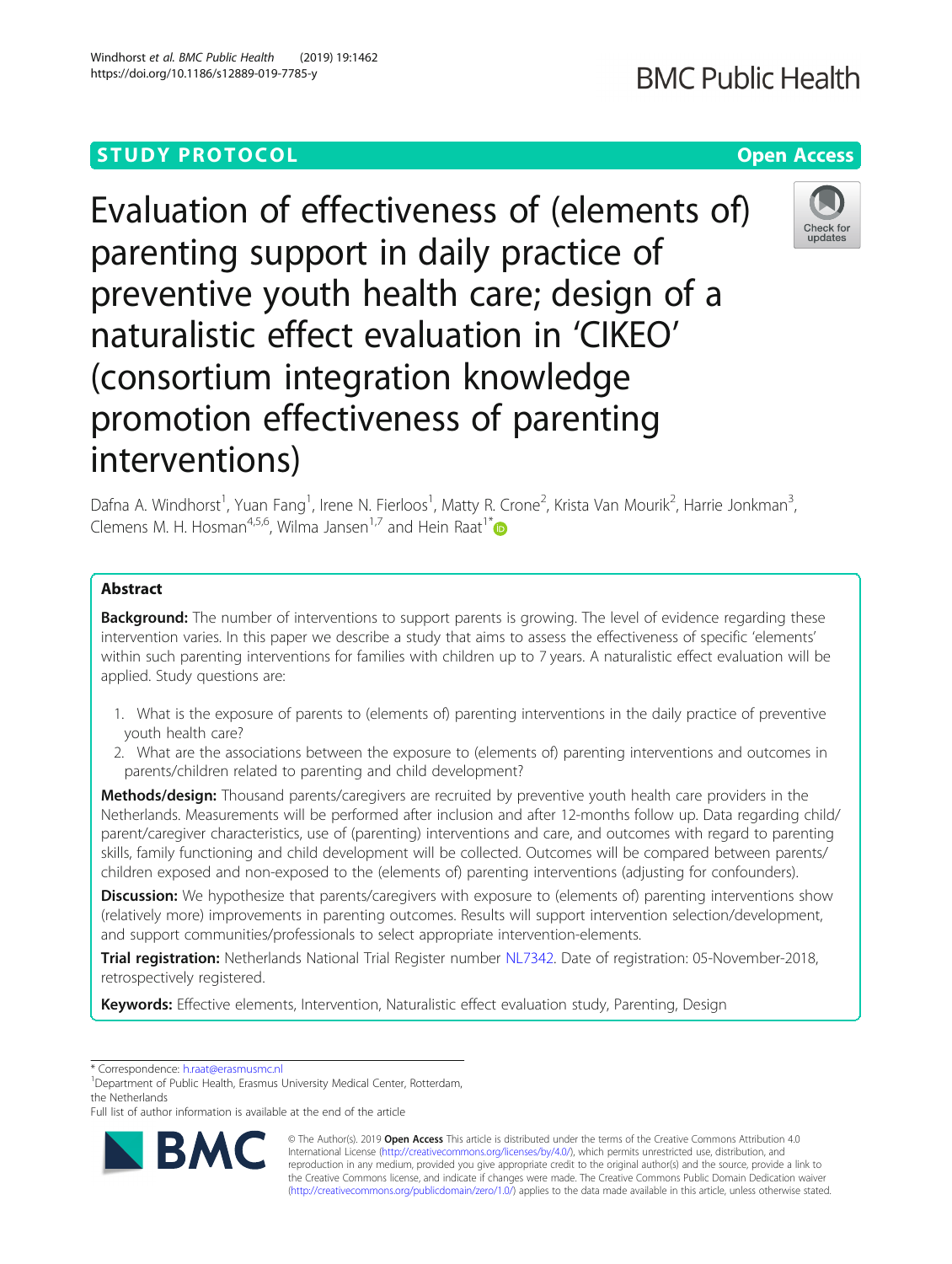#### Background

Parental concerns are highly prevalent in the general population, and can therefore be considered as a usual aspect of parenting. In the Netherlands, studies report up to 50% of parents who have questions or concerns regarding the upbringing of their child  $[1-3]$  $[1-3]$  $[1-3]$  $[1-3]$ . Examples of topics of concern are child development, child health and diseases, children's (difficult and disobedient) behavior, socio-emotional development of children and general parenting (skills) [\[1](#page-7-0), [4\]](#page-7-0). Many parents feel the need to discuss their concerns with professionals or to receive other forms of parenting support [\[1](#page-7-0)].

Parenting support can be described as all activities, services, programs and interventions aimed at increasing parenting skills and improving the upbringing situation [[1,](#page-7-0) [5](#page-7-0)]. There are various sources of parenting support, varying from informal support provided by one's own social network, to services provided by semi-formal support sources (e.g. community-based voluntary sector organizations) or by formal support sources (e.g. typically involving statutory sector providers, or statutory and voluntary sector partnerships) [[6](#page-7-0)]. Activities and interventions can be 'universal', aimed at all parents/caregivers, or 'targeted' at specific groups of parents who experience mild to severe levels of parenting problems or parenting stress, or who report behavior problems of their children [\[7](#page-7-0)].

Over the years, numerous parenting interventions have been developed with varying content, delivery settings, delivery techniques, types of families served and intended outcomes [[8\]](#page-7-0). In general, there is considerable evidence that parenting interventions can have positive effects on a range of parent and child outcomes including parenting skills, parents' self-efficacy and self-esteem, parent's psychosocial health, parenting stress and child behavior [[7](#page-7-0)–[11\]](#page-7-0).

The number of parenting interventions continues to grow. However, the level of the evidence regarding the effectiveness of the interventions varies. This makes it difficult for professionals to select the most appropriate and effective interventions. Moreover, studies investigating effectiveness of interventions are often focused on the interventions as a whole, while interventions generally consist of many elements. In order to better understand effects and mechanisms of behavior change interventions, it is important to identify which elements of the interventions contribute to the effects [\[12](#page-7-0), [13](#page-7-0)]. These insights will be helpful for the development of new interventions and for intervention selection. Furthermore, it could enhance broader and more efficient implementation of existing interventions if these can be adapted to local needs and opportunities, and to the needs and strengths of the clients.

So, in addition to knowledge regarding the effectiveness of interventions, knowledge on the effectiveness of

elements within the interventions is needed; but still scarce. Only a few meta-analyses that consider elements in parenting interventions have been carried out [[8,](#page-7-0) [14](#page-7-0), [15\]](#page-7-0). Therefore, the CIKEO consortium (Consortium Integration Knowledge promotion Effectiveness Of parenting interventions) aims to investigate effectiveness of elements of preventive parenting support. Knowledge is obtained from multiple sources: from published scientific research, professionals and families. In this paper we discuss the study protocol of a naturalistic effect evaluation within CIKEO to evaluate the effectiveness of parenting interventions in the daily practice of preventive youth health care (see below). The study aims to provide insight in both the effectiveness of interventions, as well as of elements of parenting support. For the latter, a relevant taxonomy of elements of parenting support will be applied (see below).

The CIKEO consortium is one of six consortia that are funded by ZonMw, the Netherlands Organization for Health Research and Development, in order to investigate the effectiveness of elements of all the interventions that are targeted to youth and families and that are registered in the national database of effective youth interventions in the Netherlands (Databank Effectieve Jeugdinterventies, website: [www.nji.nl/nl/Databank/Databank-Effectieve-Jeugdinterven](http://www.nji.nl/nl/Databank/Databank-Effectieve-Jeugdinterventies)[ties\)](http://www.nji.nl/nl/Databank/Databank-Effectieve-Jeugdinterventies)). Each consortium is focused on a different theme of interventions. The CIKEO consortium is a collaboration between partners of three Academic Collaborative Centrers (in Dutch: Academische Werkplaatsen) from the regions of Rotterdam, Leiden and Amsterdam in the Netherlands. Academic Collaborative Centers are local collaborations of academic institutions, public health services, municipal policy makers, elected officials and other relevant sectors. Knowledge exchange between these parties can stimulate the translation of scientific knowledge into practical products, services and facilities [\[16](#page-7-0)–[18\]](#page-7-0). The executive partners of the CIKEO consortium are the Erasmus University Medical Center in Rotterdam, the Leiden University Medical Center in Leiden and the Verwey-Jonker Institute in Utrecht.

The CIKEO consortium started with an inventory study to give a brief up-to-date overview of the needs of parents, the use of preventive parenting interventions and the existing knowledge regarding the effectiveness of these interventions. The CIKEO consortium investigates parenting support using the approach of a naturalistic effect evaluation [[19](#page-7-0), [20\]](#page-7-0) with a focus on the distinct elements within parenting interventions, and the ways the interventions are delivered. The elements of the parenting interventions are categorized according to the behavior change technique that are being applied, as proposed by Michie et al.  $[12]$  $[12]$ ; this is referred to the "taxonomy of Michie" [[12\]](#page-7-0).

In this paper, the design and methods of the naturalistic effect evaluation [[19\]](#page-7-0) of the CIKEO consortium will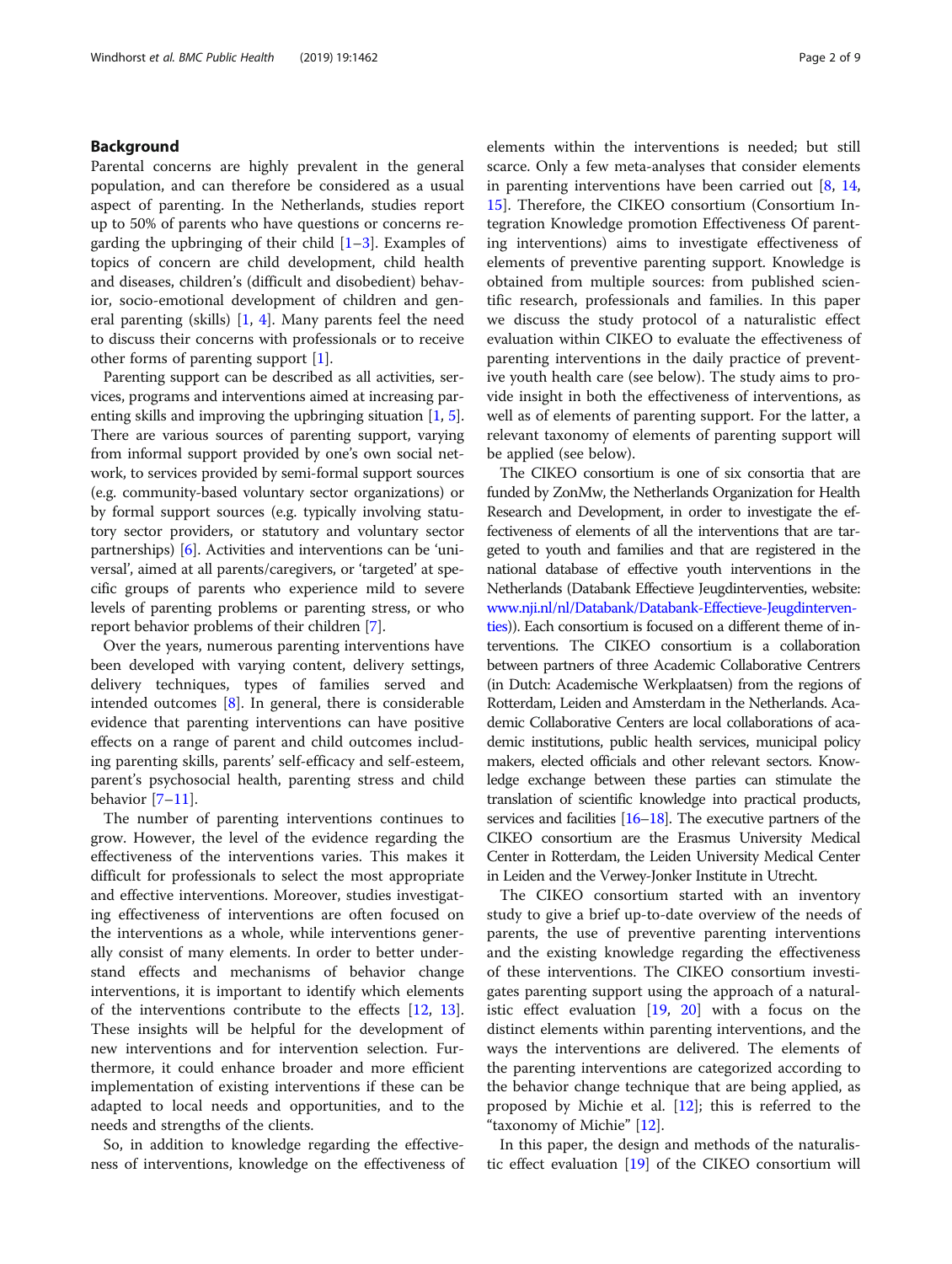be described in detail. This is a prospective cohort study among parents with children up to 7 years. The objectives of the study are:

- 1. To study the exposure of parents to (elements of) parenting interventions and other types of parenting support in the daily practice of the preventive youth health care.
- 2. To investigate the associations between the exposure to (elements of) parenting interventions and other types of parenting support and outcomes in parents and children related to parenting and child development (see below).

The hypothesis is that parents/caregivers who receive (elements of) parenting support during the follow-up period will show (relatively more) improvements in parenting skills, family functioning and child development compared to comparable parents/children who did not receive parenting interventions.

#### Methods/Design

#### Preventive youth health care in the Netherlands

The preventive youth health care is a system for monitoring children's health and development, and for providing health promotion and disease prevention [[21\]](#page-7-0). It is offered nation-wide and free of charge, independent of insurance status. Participation is voluntary. From birth onwards, parents are frequently invited with their child to visit preventive youth health care centers. The attendance rate is about 95%. During these visits, the growth, development, health and well-being of the child are assessed [[21](#page-7-0)–[23](#page-7-0)]. Additionally, youth health care professionals provide information about the development and upbringing of children and promote a stimulating pedagogical climate. They aim to identify child behavior problems or parenting problems in an early stage and organize help when needed. The youth health care professionals can provide pedagogical counseling or they can direct parents and families to parenting interventions offered by themselves or other providers [\[1](#page-7-0), [24](#page-7-0)]. In this way, youth health care providers can serve as link with specialized services; they are the frontline services for a broad range of questions [[24\]](#page-7-0). Municipalities are responsible for the preventive youth health care and facilitate a suitable offer of preventive services and coordinate the collaboration between these services [\[1](#page-7-0), [24](#page-7-0)].

#### Parenting interventions and parenting support

For this study, parenting interventions of interest are defined as follows: Interventions for parents with children aged up to 7 years old, targeted at improving parenting skills, parental competences, child development and behavior of the child. The interventions in this study have

the aim to prevent (parenting) problems to arise or to intervene with high risk groups or in families with mild problems, to prevent problem from becoming more severe. Interventions for treatment of severe or clinical problems, are beyond the scope of this study.

The CIKEO consortium will study a selection of 21 preventive interventions (see Additional file [1](#page-6-0)), based on national professional youth health care guidelines [[1\]](#page-7-0) and on inclusion within the Dutch national Database of Effective Youth Interventions (in Dutch: Databank Effectieve Jeugdinterventies) of the Netherlands Youth Institute [\(www.](http://www.nji.nl/nl/Databank/Databank-Effectieve-Jeugdinterventies) [nji.nl/nl/Databank/Databank-Effectieve-Jeugdinterventies](http://www.nji.nl/nl/Databank/Databank-Effectieve-Jeugdinterventies)) in the year of 2017. In order to be eligible for inclusion in this database, interventions should have a structured and goal-oriented approach, aimed at children and youngsters aged -9 months to 24 years, their caregivers and or parenting environment. The intervention should be carried out in the Netherlands and should have an accessible manual in Dutch language. At least a limited process evaluation should be available. Finally, the intervention should be submitted by the owner or licensee. Once these criteria are met, the intervention is further assessed by an independent committee of national experts to be accepted in the database and to be classified into one of four categories differing in indications of effectiveness [[25](#page-7-0)].

Of the CIKEO selection of 21 interventions, 19 interventions are relevant to the population of this study; parents/caregivers of children up to 7 years old (see Additional file [1\)](#page-6-0). In addition, this study also includes a) practice-based interventions that are not registered in the database of effective youth interventions, b) consultations regarding parenting, c) informal types of parenting support (for example parenting books, websites) and d) regular monitoring visits to the youth health care centers.

#### Study design

The design is a naturalistic effect evaluation [[19\]](#page-7-0). It is an observational prospective cohort study with a baseline and follow-up measurement (12 months after inclusion). The total study sample will consist of parents with various levels of parenting problems and concerns. Both at baseline and at follow-up, all participating parents/caregivers will be asked to complete a questionnaire. There are no separate intervention and control groups in this study. The exposure of parents/caregivers to (elements of) parenting support during the follow-up period will be established by the follow-up questionnaire and from electronic files of the youth health care organizations (only with permission by the study participants, see below). By comparing the outcome measures between baseline and follow-up measurements, we aim to investigate which interventions and/or elements of parenting support are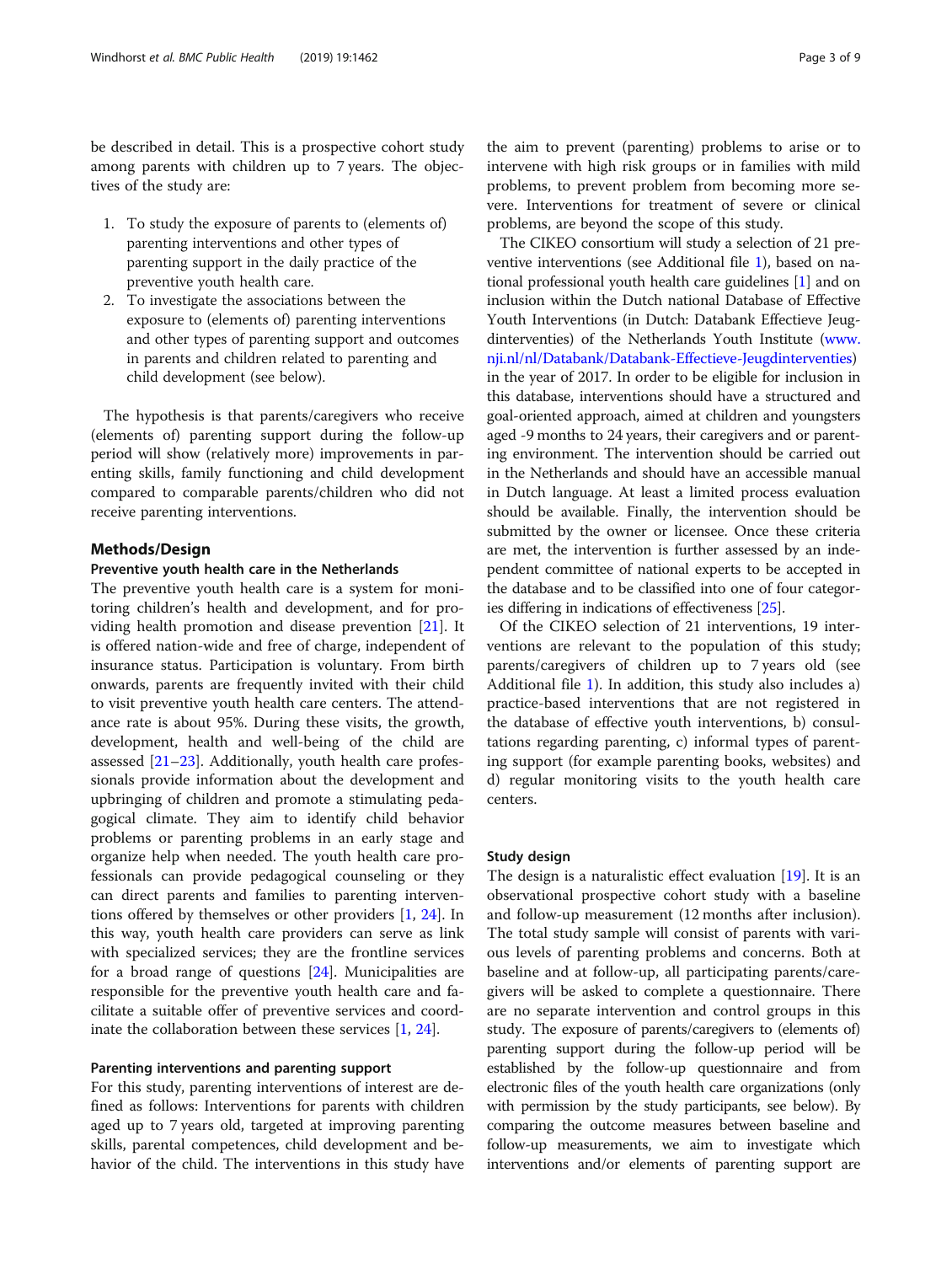associated with a relative decrease in problems and improvement in positive outcome measures in parents and their children.

Data collection started in October 2017 and will continue until April 2020.

#### Ethics

The research proposal was reviewed by the Medical Ethics Committee of the Erasmus Medical Center, Rotterdam. Based on their review, the Committee concluded that the rules laid down in the Dutch Medical Research Involving Human Subjects Act (also known by the Dutch abbreviation WMO, in full 'Wet Medischwetenschappelijk Onderzoek met mensen') do not apply to this research proposal (proposal number MEC-2017- 432), and gave permission to conduct this study at Erasmus Medical Center and to submit the results for publication in a scientific journal in the future (Letter NL/sl/321518; 24/07/2017). All participants in the study will provide written informed consent.

#### Participants and recruitment

We aim to include a total of net 1000 families in the cohort study. Recruitment will take place in two parts.

Part A) A sample of net 800 parents/caregivers of children aged 0–7 year will be included by two regional preventive youth health care providers (CJG Rijnmond and Rivas Zorggroep) in the regions of Rotterdam and Dordrecht, the Netherlands. These preventive youth health care organizations will inform a sample of parents/caregivers of children aged between 15 and 21 months and children aged 5 or 6 years (second grade of primary school) from their registries about the study, and invite them to participate. All invited parents/caregivers will receive project information, an informed consent form and a baseline questionnaire. Parents/caregivers who are willing to participate are requested to return the completed baseline questionnaire and the signed informed consent form to the researchers in a pre-paid envelope or via internet. All parents/caregivers who provide informed consent and a completed questionnaire are enrolled in the study.

Part B) Part B concerns an opportunity sample of net 200 parents/caregivers of children aged 0–7 year who will participate in a parenting intervention during the follow-up period. Preventive youth health care organizations and other providers of parenting support are informed about the study. They are asked to inform parents who participate in interventions about the study. The procedure regarding study information, informed consent and data collection is similar as for the parents in part A. In addition, participants are recruited directly through advertisements on websites about parenting. They will be directed to the digital version of the project information, the informed consent form and the questionnaire. All parents/caregivers who provide informed consent and a completed questionnaire are enrolled in the study.

#### Data collection and measurements

Data will be collected through questionnaires that will be filled out by the primary caregiver of the child at baseline (time of inclusion) and after a follow-up period of twelve months. The questionnaires can be completed on paper or digital through a secured website. All questionnaires consist of valid and evidence-based instruments; details are described below. In the questionnaire, the participants can indicate whether they want support by a professional caregiver; if so, they will be referred accordingly.

#### Outcome measures

The outcomes of this study are variables related to parenting, family life and child development. Unless otherwise specified, measures will be assessed at baseline as well as at follow-up.

General parenting styles and parental practices will be measured using two scales previously described by Wake [[26\]](#page-7-0). The sub scale 'warmth' comprises six items from the Child Rearing Questionnaire [\[27](#page-7-0)] addressing the frequency of warm affectionate behaviors of parents towards their children. The sub scale 'control' includes five items from the National Longitudinal Survey of Children and Youth (Statistics Canada. National Longitudinal Survey of Children), addressing the frequency with which parents set and enforce clear expectations and limits. Items will be rated on 5-point scales, ranging from 1 (never/almost never) to 5 (all the time). The warmth and control sub scales will be used to define four parenting styles: authoritative (high warmth and high control), authoritarian (low warmth and high control), permissive (high warmth and low control), and disengaged (low warmth and low control).

Dysfunctional discipline strategies in parents will be measured with the Parenting Scale (PS) [\[28](#page-7-0)]. The PS consists of 30 items. Each item is rated on a seven-point Likert scale, ranging from a high probability to use an effective discipline strategy to a high probability of using ineffective discipline strategies. One item (When my child misbehaves, I spank, slap, grab, or hit my child) will not be assessed in this study, due to perceived invasiveness to parent(s)/caregiver(s). Three subscales will be computed: over-reactivity, laxness and verbosity.

Daily parenting stress will be measured with the Parenting Daily Hassles Scale (PDH) [\[29](#page-7-0), [30\]](#page-7-0). The measure consists of 20 typical daily events in parenting and parent-child interactions. Parents/caregivers will be asked to rate the frequency of each potential hassle in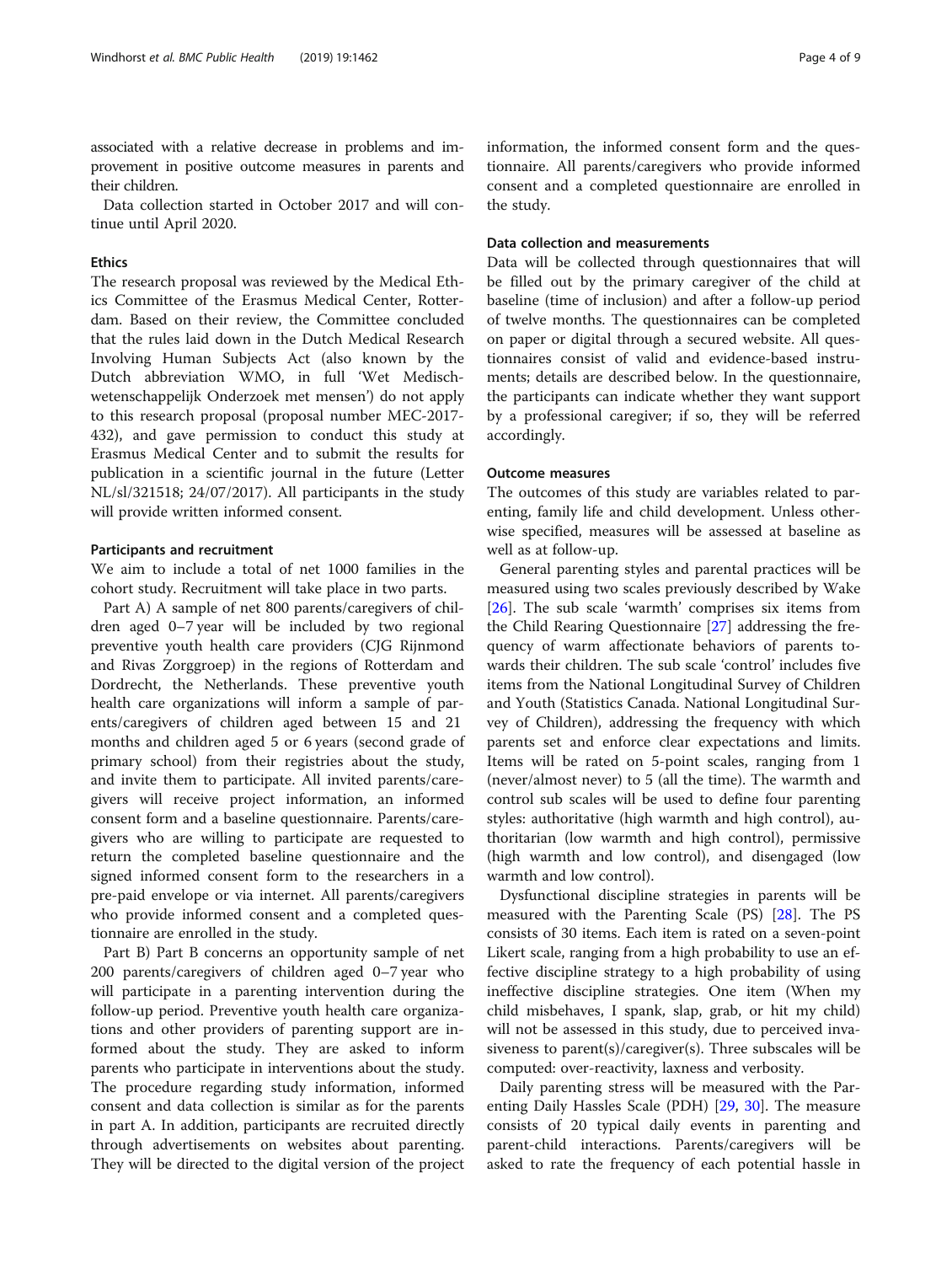Parents'/caregivers' satisfaction with parenting and their self-efficacy in the parenting role will be assessed with the Parenting Sense of Competence Scale (PSOC) [[31\]](#page-7-0). The PSOC contains 17 items with two subscales: satisfaction and efficacy. Parents indicate their agreement with a series of statements regarding degree of confidence and satisfaction in carrying out their parenting role on a 6-point Likert scale  $(1 =$  strongly agree,  $6 =$ strongly disagree). Higher scores indicate higher levels of parenting self-efficacy and satisfaction.

Family stress will be assessed by the seventh subscale (General Functioning) of the Family Assessment Device (FAD) [[32,](#page-7-0) [33](#page-7-0)]. The FAD is a self-report measure of family functioning. The General Functioning scale consists of 12 items about support and stress within the family, providing a measure of overall health/pathology of the family. Each item receives a score from 1 (strongly agree) to 4 (strongly disagree), with the scale for the negatively worded items reversed. The sum of values is divided by 12 to give a total score ranging from 1 to 4. Higher scores indicate poorer family functioning.

Children's emotional and behavioral problems will be assessed using the Child Behavior Check List (CBCL/1, 5–5) [[34](#page-7-0)]. The CBCL contains 99 items concerning the child's behavior in the previous 2 months. Each item is scored on a three-point scale with 0 (not true), 1 (somewhat or sometimes true) and 2 (very true or often true). The CBCL includes seven empirically-based syndrome scales: emotionally reactive, anxious/depressed, somatic complaints, withdrawn, sleep problems, attention problems, and aggressive behavior. Two broad band scales can be derived. An internalizing problem score can be derived by summing the subscales emotionally reactive, anxious/depressed, somatic complains, and withdrawn and an externalizing problem score can be derived by summing the subscales attention problems and aggressive behavior scales. A total problem score can be computed by summing all 99 items. Additionally, there are five scales oriented at the Diagnostic and Statistical Manual for Mental Disorders (DSM); affective problems, anxiety problems, pervasive developmental problems, attention deficit/hyperactive problems, and oppositional defiant problems. Higher scores indicate higher levels of emotional and behavioral problems.

Other outcomes are sleep, eat and cry behaviors of the child. Parents'/caregivers' ratings of the prevalence of problems and their concerns regarding these behaviors are assessed with 9 items for sleep behaviors, 5 items for eat behaviors and 2 items for cry behaviors.

#### Other measures

Characteristics of the parents/caregivers including age, gender, country of birth, educational level, employment situation and marital status are collected. Perceived social support, general happiness, general health and psychological distress are also assessed. Social support perceived by parents/caregivers will be measured using the Multidimensional Scale of Perceived Social Support (MSPSS) [[35,](#page-7-0) [36\]](#page-7-0). Happiness will be measured with a single item "Do you feel happy in general" on an 11 point scale [[37\]](#page-7-0). General health will be measured using the first item of the short form 12 (SF-12) health survey [[38\]](#page-7-0). Psychological distress will be measured using the Brief Symptom Inventory 18 (BSI-18) [\[39\]](#page-7-0). The BSI-18 includes three subscales: depression, anxiety, and somatization. Additionally, the global severity index will be computed as an overall general psychological distress score. One item (thoughts of ending your life) will not be assessed in this study, due to possible invasiveness to the parent/caregiver.

Characteristics of the child include gender, age, country of birth, birth weight, gestational age at birth, pregnancy and birth complications, general health (assessed with the first item of the Child Health Questionnaire [[40\]](#page-7-0), use of child daycare service, medicine use for problems regarding social and emotional development and diagnoses of physical and mental disabilities.

Characteristics of the family include household income, family compositions, country of birth of grandparents and the occurrence of 12 stressful life events within the previous year (moving to another address; a friend of the child moving to another address; tension at the parents' work that has been felt at home; financial problems; rows with neighbors, friends, acquaintances or family; fire or burglary; problems with the physical health of people in close proximity; problems with the psychological health of people in close proximity; death of someone in close proximity; problems in the marriage relation; divorce and unemployment). If an event occurred, the perceived severity of the stress or tensions in the family caused by the event was additionally assessed.

#### Received parenting support and use of care

In the baseline questionnaire, the use of various types of care in the previous year by the parent/caregiver, child and/or other children in the family will be assessed, including the general practitioner, medical specialists, psychological help, parenting support and other types of care (18 items). Furthermore, we include 3 items regarding visits to the youth health care centers.

In the follow-up measurement, the use of care will be assessed similarly as in the baseline questionnaire. Additionally, 3 items are included to assess whether parents/caregivers had questions or concerns regarding the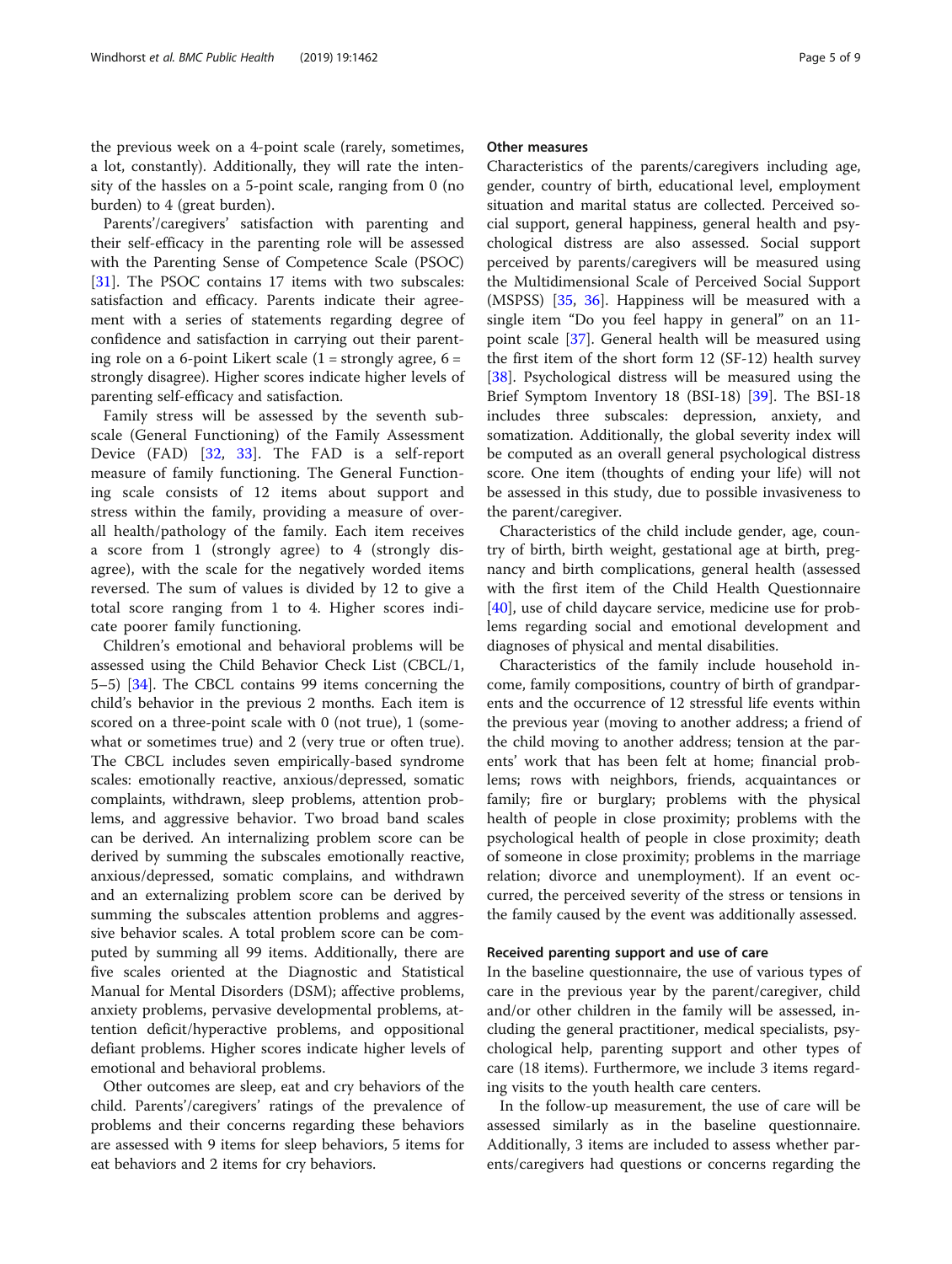upbringing of their child, whether they had been in need for parenting support and whether they have received parenting support during the follow-up period. Visits to youth health care centers, participation in parenting interventions, visits to parenting lectures and other types of parenting support during the last year are assessed by 20 items, including items considering the duration, frequency, character, content and the parents'/caregivers' appreciation of the received parenting support. Additionally, when available and with permission of participants, data on received parenting support and care regarding parenting during the follow-up period will be collected from electronic files of preventive youth health care organizations.

#### Elements in parenting interventions and other types of support

Elements of the parenting support that were received by parents/caregivers will be identified and coded. For this purpose, we will inventory the guidelines and/or protocols of the interventions that were reported by the parents/ caregivers. In this study, content elements (objectives or general themes/principles) and delivery elements are extracted [\[12\]](#page-7-0). Delivery elements are operationalized as elements related to what was delivered in the intervention (i.e. the 'active ingredients to change behavior' or behavior change techniques) and how the intervention was delivered (i.e. who delivered, to whom, how often, for how long, in what format, and in what context). Behavior change techniques were categorized using the taxonomy of Michie [\[12\]](#page-7-0). This taxonomy includes 93 Behavior Change Techniques, grouped into 16 categories; for example the categories feedback and monitoring, comparison of behavior, repetition and substitution. Moreover, contextual (e.g. characteristics of target participants who receive the interventions) characteristics of the parenting interventions will also be assessed.

#### Data management and statistical analysis

Data are handled according to the guidelines of the EU General Data Protection Regulation (GDPR). Datamanagement and analysis will be carried out at the Erasmus MC University Medical Center. Paper questionnaires will be transferred into electronic files and checked for missing or incorrect data. All data are handled confidentially and scientific data are stored anonymously.

Descriptive statistics will be used to describe the characteristics of the study population. We will use linear regression analysis for continuous outcome measures, and logistic regression analysis for dichotomous outcome variables. The exposure to (elements of) parenting interventions (yes/no) is the independent variable. In additional models, the baseline measurements and potential confounders (e.g. demographic characteristics of

the caregivers and children) will be added. It will be evaluated whether additional multi-level regression analyses should be performed given the potential clustering within the youth health care organizations in the study. The exposure to parenting support will be based on information obtained from the follow-up questionnaire and when available the electronic files of the youth health care organizations. All analyses will be performed using SPSS version 24 for windows and R (version 3.4.1). Missing data will be handled by multiple imputation. All tests will be two-sided and  $p$ -values less than 0.05 will be considered as significant.

#### Power considerations

In total, we aim to include net 1000 parents/caregivers in the study. With an expected 40% loss to drop-out between baseline and follow-up, we expect complete data of  $n = 600$  participants. We assume that 50% (300) of these parents/caregivers will have received parenting support during the follow-up period. We assume an alpha of 0.05 (2-tailed) and power of 0.80. We apply a correction factor to account for the cluster design, assuming 25 clusters within the sample with an average cluster size of 24 participants and an intra-class correlation coefficient of 0.02. For this expected sample size and assumptions, with regard to the continuous outcome measures, a difference of 0.27 SD (standard deviation) between the subgroup exposed to parenting support and the subgroup not exposed to parenting support can be detected at follow-up. This is enough to indicate relevant effects, as a difference of 0.5 SD is considered meaningful [[41,](#page-7-0) [42](#page-7-0)].

#### **Discussion**

This article describes the study protocol of a prospective cohort study that is part of the CIKEO consortium study (Consortium Integration Knowledge promotion Effectiveness Of parenting interventions). The overarching aim of the CIKEO consortium is to investigate preventive parenting interventions, in order to identify effective elements within these interventions. The aim of the prospective cohort study is to investigate the exposure of parents/caregivers to parenting support elements and strategies in daily practice of Dutch preventive youth health care and the effects of this exposure on parenting skills, family functioning and child development in a naturalistic effect evaluation. We hypothesize that parents/caregivers who have been exposed to elements of parenting support during the follow-up period will show significant improvements in specific outcome variables related to parenting skills, family functioning and child development when compared to comparable parents/children who not have been exposed to parenting interventions.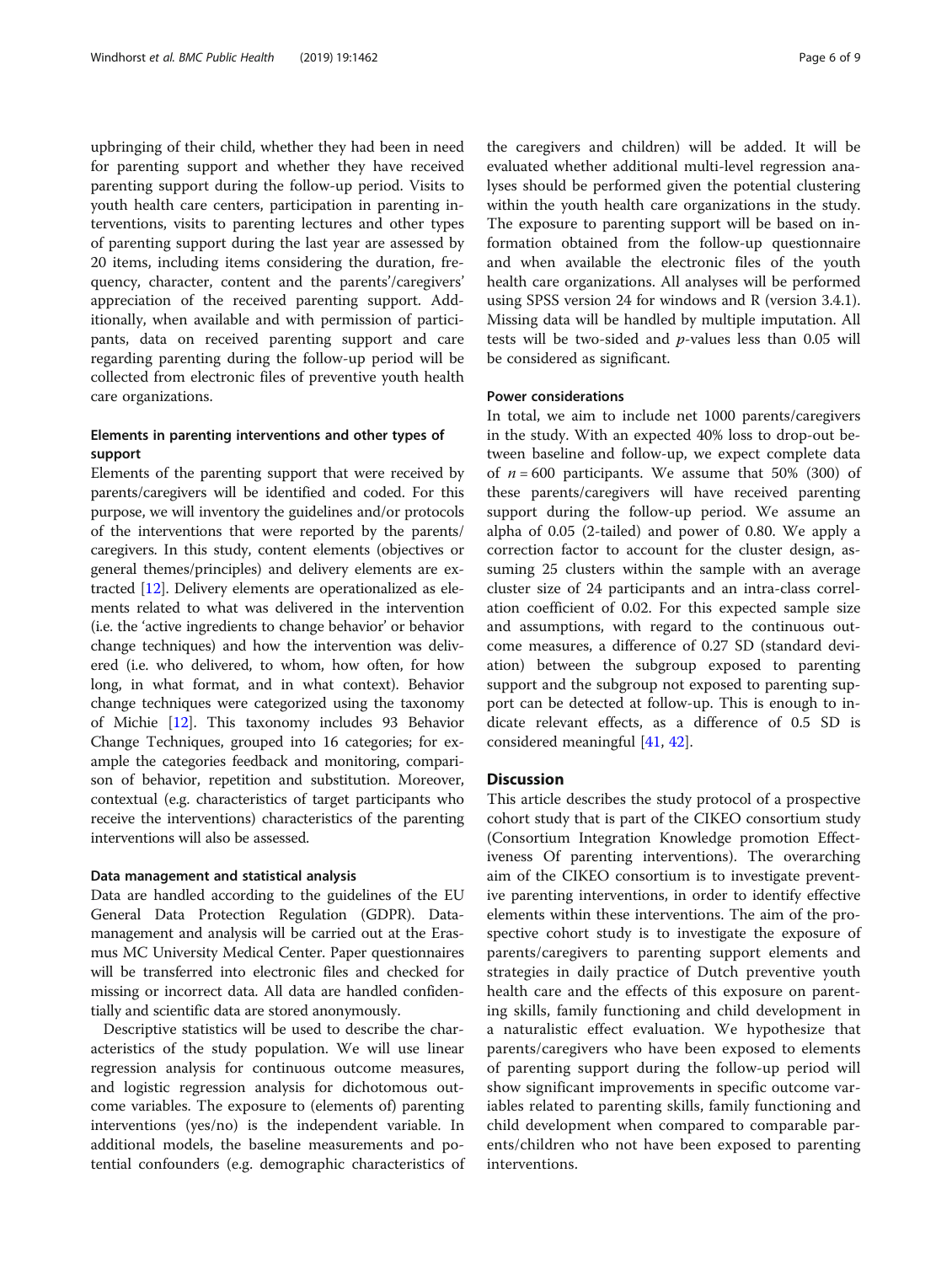<span id="page-6-0"></span>This study has several strengths. First, the data are collected in a naturalistic setting, as the cohort study is conducted in the setting of daily youth health care practice. This enables us to explore the effects of parenting interventions in the "real world" rather than in an experimental setting, which will support the generalizability of our findings [[19](#page-7-0)]. Furthermore, we will not only examine the effects of parenting interventions but also the effects of other types of parenting support provided by preventive youth health care. These types of parenting support are important to take into account, as previous research has indicated that such parenting support can also have relevant effects [\[43](#page-7-0)].

The proposed study also has some limitations and we expect to encounter some challenges. The first challenge of this study will be to include parents at risk of parenting problems. It may be a difficult group to reach, and these parents may be hesitant to participate in research [\[44\]](#page-8-0). To increase participation, we will recruit these parents through providers of parenting support. Second, because of the nonrandomized design, results of the study are subject to confounding variables. We will assess the most important confounding variables; however, there may be residual confounding. Another limitation is that it is not possible to evaluate some general elements that have been shown to be of importance to the effectiveness of parenting interventions in our study design, such as the quality of the implementation of the interventions [[7](#page-7-0)]. Although we cannot include it in our study, we know that these factors may be important to take into account and we emphasize the need to investigate these factors more thoroughly in future studies.

In conclusion, results of the naturalistic effect evaluation study will provide insight in which parenting support elements and strategies are used in daily practice, and which elements are effective. The results will be translated into products for practice and education; recommendations for practice and policy will also be made. The knowledge provided by CIKEO is valuable for various stakeholders in practice, including providers of parenting support (youth health care organizations and parent training institutes) and municipalities that provide interventions. It will enable professionals and policy makers to concentrate on elements of parenting support that are shown to be effective and to adapt parenting support to better fit the needs of clients and the possibilities within organizations and local settings. Furthermore, it may guide the future development and improvement of interventions. Ultimately, the goal is to make parenting support more flexible and more effective.

#### Supplementary information

Supplementary information accompanies this paper at [https://doi.org/10.](https://doi.org/10.1186/s12889-019-7785-y) [1186/s12889-019-7785-y](https://doi.org/10.1186/s12889-019-7785-y).

Additional file 1: Table S1. Interventions included by the CIKEO consortium.

#### Abbreviations

BSI18: Brief Symptom Inventory 18; CBCL: Child Behavior Check List; CIKEO: Consortium Integration Knowledge promotion Effectiveness Of parenting interventions (the Dutch name: Consortium Integratie Kennisbevordering Effectiviteit Opvoedonzekerheid-interventies); CJG: The Child and Family Centre (in Dutch: Centrum voor Jeugd en Gezin); DSM: Diagnostic and Statistical Manual for Mental Disorders; FAD: Family Assessment Device; GDPR: EU General Data Protection Regulation; MSPSS: Multidimensional Scale of Perceived Social Support; PDH: Parenting Daily Hassles; PS: Parenting Scale; PSOC: Parenting Sense of Competence Scale; SD: Standard deviation

#### Acknowledgements

The authors would like to thank all involved program-managers/ advisors, study participants, the staff members of the CJG and all other involved professionals for their contribution to the study.

#### Authors' contributions

HR, HJ, CH, WJ, MC and KvM are responsible for the design of the study, for acquiring the study grant, and for project management. DW, YF and IF are responsible for the elaboration of the study design and the plan for the data collection, and for supporting the coordination of the consortium. All authors regularly participated in discussions about, and contributed to, the design and protocols used in the study. All authors have read and approved this manuscript.

#### Funding

This work was funded by a research grant (project number: 729300015) from ZonMw, The Netherlands Organization for Health Research and Development. ZonMw has no role in any part of the research, writing and reviewing of the manuscript.

#### Availability of data and materials

Data availability and sharing is non-applicable to this particular study as datasets are not yet generated nor analyzed for this study protocol. A data management plan and a checklist for processing data on individual persons is set up for this study. The dataset that will be generated and analysed for future publications, the data management plan and a checklist for processing data on individual persons is available from the corresponding author on reasonable request and with permission of the third parties involved.

#### Ethics approval and consent to participate

The research proposal was reviewed by the Medical Ethics Committee of the Erasmus Medical Center, Rotterdam. Based on their review, the Committee concluded that the rules laid down in the Dutch Medical Research Involving Human Subjects Act (also known by the Dutch abbreviation WMO, in full 'Wet Medisch-wetenschappelijk Onderzoek met mensen') do not apply to this research proposal (proposal number MEC-2017-432), and gave permission to conduct this study at Erasmus Medical Center and to submit the results for publication in a scientific journal in the future (Letter NL/sl/321518; 24/07/2017). All participants in this study will provide informed written consent. This study has been entered into the Netherlands National Trial Register (NTR; [www.trialregister.nl\)](http://www.trialregister.nl) under catalogue number NTR7607 on 5 November 2018; updated 7th May 2019. Any important protocol modifications will be reported by the researchers to the funding body and the trial registry.

#### Consent for publication

Not applicable.

#### Competing interests

The authors declare no conflict of interest. ZonMw has no role in any part of the research, writing and reviewing of the manuscript.

#### Author details

<sup>1</sup>Department of Public Health, Erasmus University Medical Center, Rotterdam, the Netherlands. <sup>2</sup>Department of Public Health and Primary Care, Leiden University Medical Center, Leiden, The Netherlands. <sup>3</sup>Verwey-Jonker Institute Utrecht, the Netherlands. <sup>4</sup> Department of Health Promotion, Maastricht University, Maastricht, the Netherlands. <sup>5</sup>Department of Clinical Psychology Radboud University, Nijmegen, the Netherlands. <sup>6</sup>Hosman Prevention and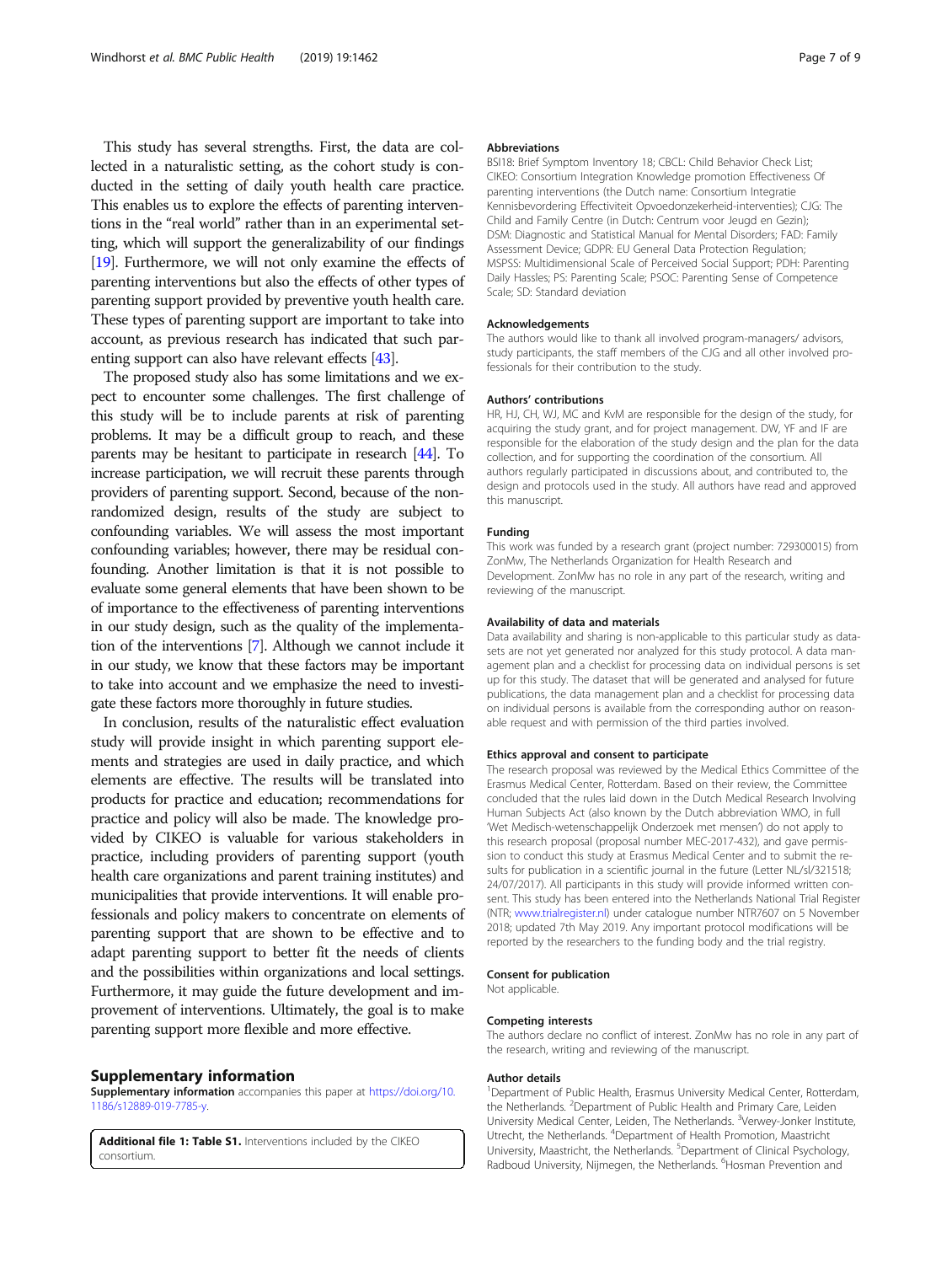<span id="page-7-0"></span>Innovation Consultancy, Bergen Dal, the Netherlands. <sup>7</sup>Municipality of Rotterdam, Rotterdam, the Netherlands.

#### Received: 2 October 2019 Accepted: 16 October 2019 Published online: 06 November 2019

#### References

- 1. Oudhof M, M.S. de Wolff, M. de Ruiter, M. Kamphuis, L'Hoir MP, Prinsen B: Opvoedingsondersteuning voor hulp bij opvoedingsvragen en lichte opvoedproblemen (Parenting support for help with parenting questions and minor parenting problems). Utrecht, the Netherlands: Nederlands Centrum Jeugdgezondheid (Netherlands Expertcenter for Youth Health; NCJ); 2013.
- 2. Zeijl E: Kinderen in Nederland (Children in the Netherlands). The Hague, the Netherlands: Sociaal en Cultureel Planbureau (Social and Cultural Planning Office); 2005.
- 3. Reijneveld SA, de Meer G, Wiefferink CH, MR C. Parents' concerns about children are highly prevalent but often not confirmed by child doctors and nurses. BMC Public Health. 2008;8:124.
- 4. Speetjens S, Van der Linden D, F G: Kennis over opvoeden: de vragen van ouders, het aanbod van de overheid en de mogelijkheden van de markt (Knowledge about parenting: the questions of parents, the offer of the government, and the possibilities of the market). Utrecht, the Netherlands: Trimbos-instituut (Trimbos Institute); 2009.
- 5. Ince D: Wat werkt in Opvoedingsondersteuning? (What works in Parenting Support?). In. Utrecht, the Netherlands: Nederlands Jeugd Instituut (Netherlands Youth Institute; NJI) 2013.
- 6. Moran P, Ghate D. The effectiveness of parenting support. Child Soc. 2005; 19:329–36.
- 7. Moran P, Ghate D, Van Der Merwe A. What works in parenting support? A review of the international evidence. London: Department for Education and Skills; 2004.
- 8. Kaminski JW, Valle LA, Filene JH, CL B. A meta-analytic review of components associated with parent training program effectiveness. J Abnorm Child Psychol. 2008;36(4):567–89.
- 9. Sandler IN, Schoenfelder EN, Wolchik SA, DP M. Long-term impact of prevention programs to promote effective parenting: lasting effects but uncertain processes. Annu Rev Psychol. 2011;62:299–329.
- 10. Lundahl B, Risser HJ, MC L. A meta-analysis of parent training: moderators and follow-up effects. Clin Psychol Rev. 2006;26(1):86–104.
- 11. Bakermans-Kranenburg MJ, Van Ijzendoorn MH, F J. Less is more: metaanalyses of sensitivity and attachment interventions in early childhood. Psychol Bull. 2003;129(2):195–215.
- 12. Michie S, Richardson M, Johnston M, Abraham C, Francis J, Hardeman W, Eccles MP, Cane J, CE W. The behavior change technique taxonomy (v1) of 93 hierarchically clustered techniques: building an international consensus for the reporting of behavior change interventions. Ann Behav Med. 2013; 46(1):81–95.
- 13. Chorpita BF, Daleiden EL. Mapping evidence-based treatments for children and adolescents: application of the distillation and matching model to 615 treatments from 322 randomized trials. J Consult Clin Psychol. 2009;77:566–79.
- 14. Leijten P, Gardner F, Melendez-Torres GJ, Hutchings J, Schulz S, Knerr W, G O. Meta-analyses: key parenting program components for disruptive child behavior. J Am Acad Child Adolesc Psychiatry. 2019;58(2):180–90.
- 15. van der Put CE, Assink M, Gubbels J, van Solinge NFB. Identifying effective components of child maltreatment interventions: a meta-analysis. Clin Child Fam Psychol Rev. 2018;21(2):171–202.
- 16. Molleman G, Fransen G. Academic collaborative centres for health promotion in the Netherlands: building bridges between research, policy and practice. Fam Pract. 2012;29(Suppl 1):i157–62.
- 17. Jansen MW, De Leeuw E, Hoeijmakers M, De Vries NK. Working at the nexus between public health policy, practice and research. Dynamics of knowledge sharing in the Netherlands. Health research policy and systems. 2012;10(1):33.
- 18. van Koperen MT, van der Kleij RM, Renders CC, Crone MM, Hendriks AM, Jansen MM, van de Gaar VV, Raat H, Ruiter EE, Molleman GG, et al. Design of CIAO, a research program to support the development of an integrated approach to prevent overweight and obesity in the Netherlands. BMC Obes. 2014;1:5.
- 19. Kember D. To Control or Not to Control: The question of whether experimental designs are appropriate for evaluating teaching innovations in higher education. Assess Eval High Educ. 2003;28:1.
- 20. Biklen SK, Bogdan R. On your own with naturalistic evaluation. New Directions for Program Evaluation. 1986;30:93–101.
- 21. Verbrugge HP. Youth health care in the Netherlands: a bird's eye view. Pediatrics. 1990;86:1044–7.
- 22. Korfage IJ, Polder JJ, Koning HJ. Time spent and costs of the clinics for youth health care. TSG-Tijdschrift voor Gezondheidswetenschappen. 2002;80:436–41.
- 23. Horrevorts EM, van Grieken A, Broeren SM, Bannink R, Bouwmeester-Landweer MB, Hafkamp-de Groen E, Raat H. Design of a controlled trial to evaluate the effectiveness of supportive parenting ('Stevig Ouderschap'): an intervention to empower parents at increased risk of parenting problems by providing early home visits. BMC Psychol. 2015;3:47.
- P H: Generalist working with youth and families in the Netherlands. In., vol. 2019. Utrecht, the Netherlands: Nederlands Jeugd Instituut (Netherlands Youth Institute; NJI) 2013.
- 25. Zwikker M, Van Dale D, Kuunders M: Erkenningscommissie Interventies. Werkwijze en procedure (Committee for the Accreditation of Youth Interventions in the Netherlands; Methods and procedures). In. Utrecht, the Netherlands: Nederlands Jeugd Instituut (Netherlands Youth Institute; NJI), National Institute for Public Health and the Environment (RIVM); 2009.
- 26. Wake M, Nicholson JM, Hardy P, Smith K. Preschooler obesity and parenting styles of mothers and fathers: Australian national population study. Pediatrics. 2007;120(6):e1520–7.
- 27. Paterson G, Sanson A. The association of behavioural adjustment to temperament, parenting and family characteristics among 5-year-old children. Soc Dev. 1999;8:293–309.
- 28. Arnold DS, O'leary SG, Wolff LS, Acker MM. The parenting scale: a measure of dysfunctional parenting in discipline situations. Psychol Assess. 1993;5(2):137–44.
- 29. Crnic KA, Booth CL. Mothers' and fathers' perceptions of daily hassles of parenting across early childhood. J Marriage Fam. 1991;53:1042–50.
- 30. Crnic KA, Greenberg MT. Minor parenting stresses with young children. Child Dev. 1990;61(5):1628–37.
- 31. Gibaud-Wallston J, Wandersmann LP: Development and utility of the parenting sense of competence scale in: the annual meeting of the American Psychological Association. Toronto, Canada; 1978.
- 32. Byles J, Byrne C, Boyle MH, Offord DR. Ontario child health study—reliability and validity of the general functioning subscale of the McMaster family assessment device. Fam Process. 1988;27(1):97–104.
- 33. Epstein NB, Baldwin LM, Bishop DS. The McMaster family assessment device. J Marital Fam Ther. 1983;9:171–80.
- 34. Achenback TM, Rescorla LA. Manual for the ASEBA preschool forms & profiles. Burlington: VT: University of Vermont, Research Center for Children, Youth, & Families; 2000.
- 35. Zimet GD, Dahlem NW, Zimet SG, Farley GK. The multidimensional scale of perceived social support. J Pers Assess. 1988;52:30–41.
- 36. Pedersen SS, Spinder H, Erdman RA, Denollet J. Poor perceived social support in implantable Cardioverter defibrillator (ICD) patients and their partners: cross-validation of the multidimensional scale of perceived social support. Psychosomatics. 2009;50:5.
- 37. Abdel-Khalek AM. Measuring happiness with a single-item scale. Soc Behav Personal Int J. 2006;34(2):139–50.
- 38. Ware JE Jr, Kosinski M, Keller SD. A 12-item short-form health survey: construction of scales and preliminary tests of reliability and validity. Med Care. 1996;34(3):220–33.
- 39. Derogatis LR. The brief symptom inventory–18 (BSI-18): administration, scoring and procedures manual. Minneapolis: MN: National Computer Systems; 2000.
- 40. Landgraf JM, Abetz L, Ware JE. The CHQ User's manual. Boston: The Health Institute, New England Medical Center; 1996.
- 41. Cohen J. Statistical power analysis for the behavioral sciences. New York: Academic; 1977.
- 42. Juniper EF, Guyatt GH, Willan A, Griffith LE. Determining a minimal important change in a disease-specific quality of life questionnaire. J Clin Epidemiol. 1994;47(1):81–7.
- 43. de Graaf I, Onrust S, Haverman M, Janssens J. Helping families improve: an evaluation of two primary care approaches to parenting support in the Netherlands. Infant Child Dev. 2009;18:481–501.